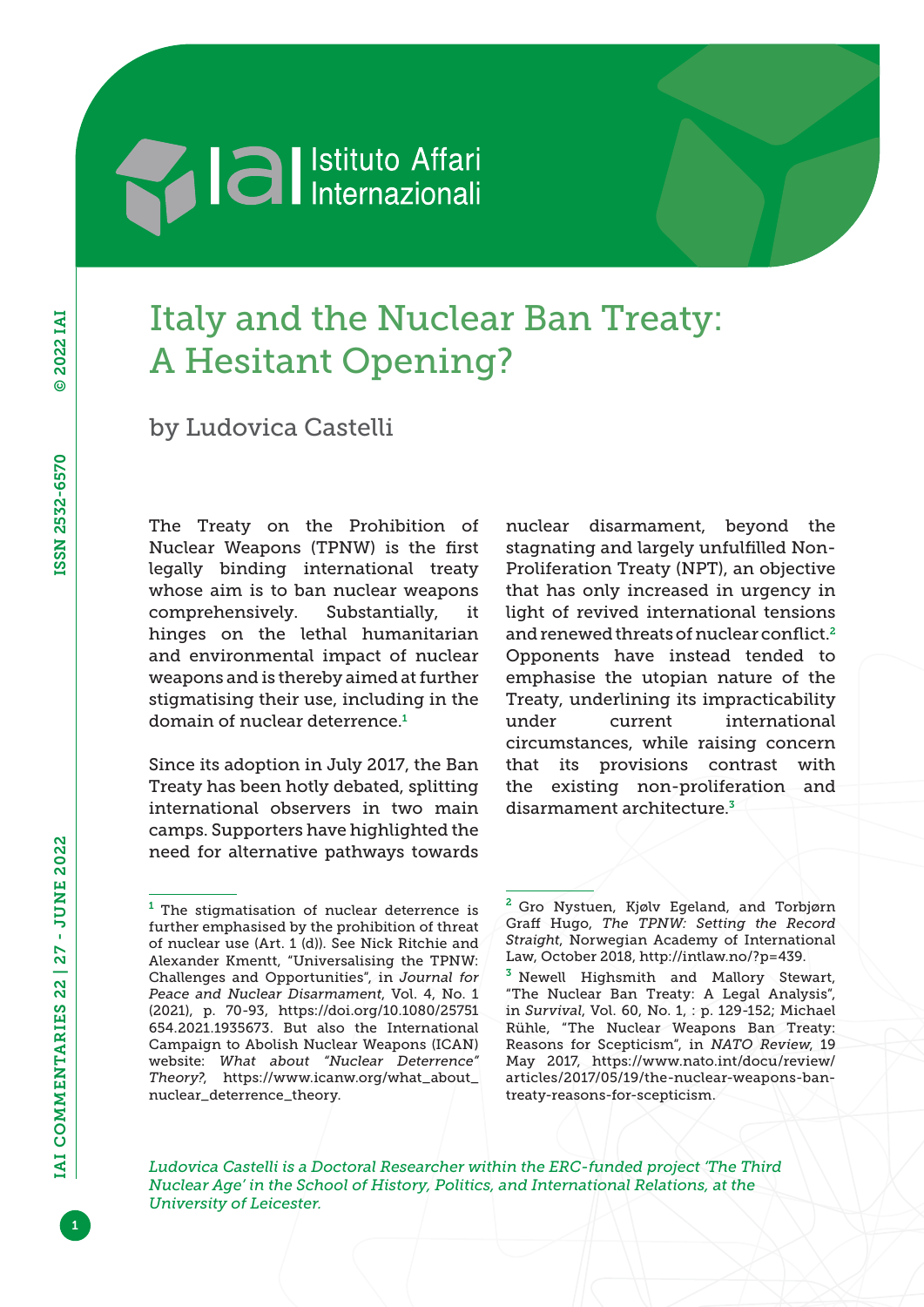While formal TPNW membership has gradually broadened – as of 15 June, 62 states are full parties to the Treaty and a further 27 are signatories, awaiting ratification<sup>4</sup> – nuclear-armed states have maintained consistent opposition. Similarly, most NATO countries positioned themselves against the Treaty, opposing it even before the first negotiations got underway. On the same day the TPNW opened for signature on 20 September 2017, the North Atlantic Council issued a statement declaring that allied nations did not support the initiative because it "disregards the realities of the increasingly challenging international security environment".<sup>5</sup>

In unison with all other NATO members (except for the Netherlands), Italy refused to participate in the negotiating conference and has since remained aligned with NATO's opposition to the TPNW. Indeed, Italy's historical role in nuclear sharing arrangements with the US makes any prospect of accession remote, as the stationing of US tactical nuclear weapons on Italian territory is incompatible with the Treaty's provisions.

Together with other four NATO members, Italy has hosted US nuclear weapons on its territory since the late 1950s.6 Moreover, Italy has for about

[en/natohq/news\\_146954.htm.](https://www.nato.int/cps/en/natohq/news_146954.htm)

two decades now been host to a large number of B61 nuclear bombs deployed to Europe (between 40 and 70 out of  $180$ <sup> $\text{7}$ </sup> and is the only state that counts two NATO nuclear bases on its territory: Ghedi Torre Air Base and Aviano Air Base (home to the US 31st Fighter Wing).

With the aim of engaging nuclear weapon states and NATO countries in the TPNW's activities, the Ban Treaty offers the option to participate as "observer countries" at the First Meeting of the State Parties (MSP) scheduled for 21–23 June 2022 in Vienna. Over the last months, two NATO countries, Norway and Germany, decided to participate as observers.<sup>8</sup>

Norway had already supported and hosted in 2013 the series of conferences of the Humanitarian Initiative, an effort launched in 2013 to explore the humanitarian impact of nuclear weapons.9 The decision to attend the

<sup>7</sup> Exact numbers are unknown. Sources differ, ranging from a maximum of 70 B61s stockpiled in Italy to about 40. See, ibid.; and ICAN website: *Italy*, [https://www.icanw.org/italy.](https://www.icanw.org/italy)

<sup>8</sup> Oliver Meier and Maren Vieluf, "From Division to Constructive Engagement: Europe and the TPNW", in *Arms Control Today*, December 2021, <https://www.armscontrol.org/node/12701>; Alf Bjarne Johnsen and Gisle Oddstad, "Støre-Regjeringen Reiser Til Atomforbud-Konferanse: USA Stiller Spørsmål" [Støre government travels to nuclear ban conference: US asks questions], in *VG*, 14 October 2021, [https://www.vg.no/](https://www.vg.no/nyheter/innenriks/i/mr33pE) [nyheter/innenriks/i/mr33pE.](https://www.vg.no/nyheter/innenriks/i/mr33pE)

<sup>9</sup> Nick Ritchie, "The Story so Far. The Humanitarian Initiative on the Impacts of Nuclear Weapons", in *Vienna Papers*, No. 1 (2014), <https://unidir.org/node/4196>.

<sup>&</sup>lt;sup>4</sup> See the website of the Nuclear Weapons Ban Monitor: *The Status of the TPNW*, [https://](https://banmonitor.org/tpnw-status) [banmonitor.org/tpnw-status.](https://banmonitor.org/tpnw-status) Ireland, Austria, the Holy See, Malta, San Marino, are the only European states to have ratified the Ban Treaty. <sup>5</sup> NATO, *North Atlantic Council Statement on the Treaty on the Prohibition of Nuclear Weapons*, 20 September 2017, [https://www.nato.int/cps/](https://www.nato.int/cps/en/natohq/news_146954.htm)

<sup>6</sup> "The first weapons to arrive were Corporal and Honest John short-range ballistic missiles

in August 1956. They were followed by nuclear bombs in April 1957 and nuclear land mines in 1959." See, Hans Kristensen, "Italy's Nuclear Anniversary: Fake Reassurance for a King's Ransom", in *FAS Blog Strategic Security*, 30 June 2014, [https://fas.org/?p=16200.](https://fas.org/?p=16200)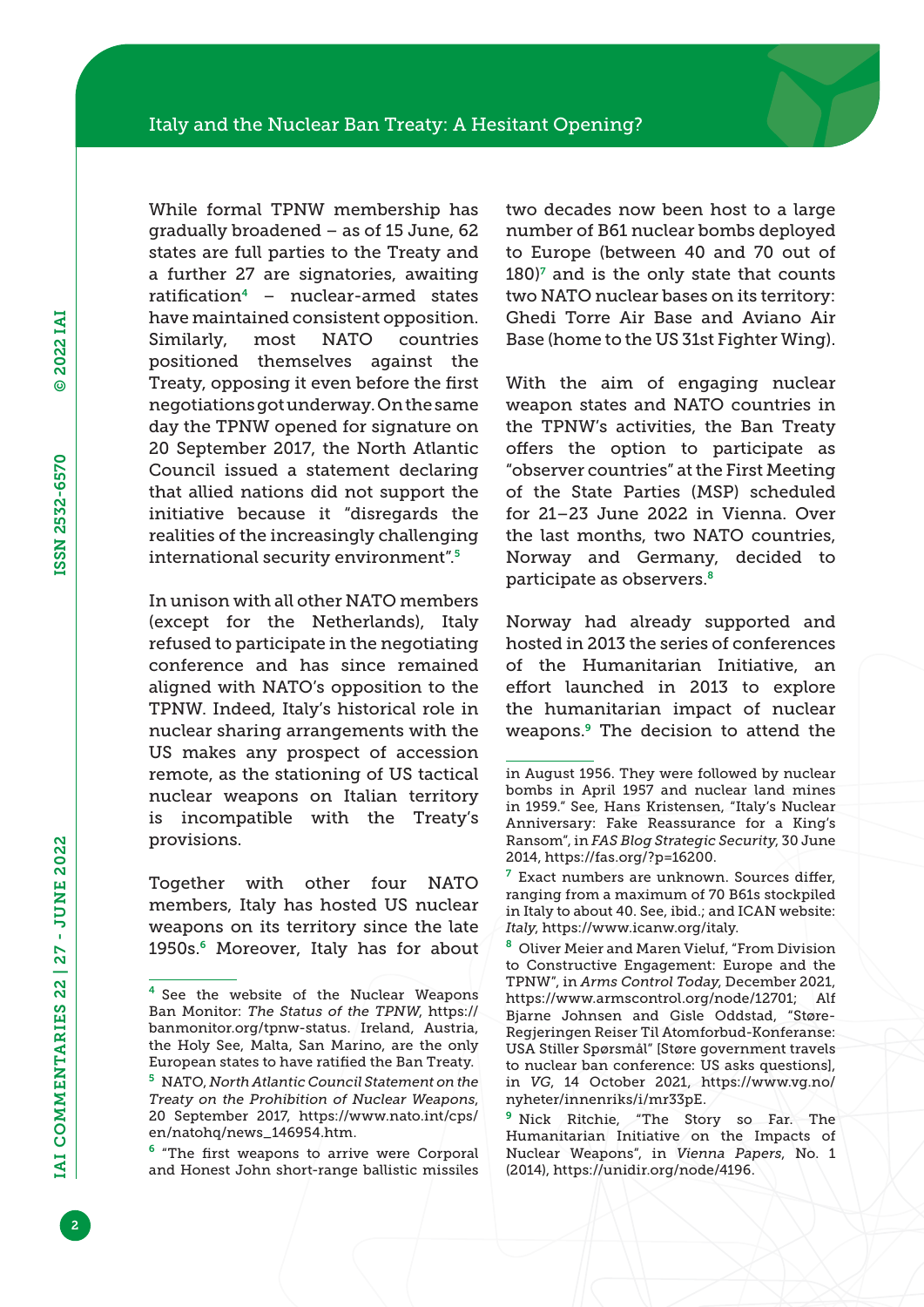TPNW's MSP as an observer was taken by the newly elected government led by Jonas Gahr Støre, a well-known advocate of nuclear disarmament. A few months later, incoming German parties outlined a similar intent in their governing coalition agreement. At the same time, however, the governing agreement also reiterated the procurement of a successor system for the Tornado fighter jet, thereby reaffirming Germany's role and commitment to nuclear sharing.<sup>10</sup>

Just like Norway, Germany has at the same time reaffirmed its traditional stance on nuclear disarmament and support for NATO. Having traditionally maintained a balanced position on nuclear disarmament and NATO nuclear sharing, and having tendentially advocated for an incremental approach to disarmament in line with Berlin's involvement with the Stockholm Initiative, Germany's participation in the MSP is even more resounding.11 For both, accession to the TPNW is clearly stated as a non-option and support for NATO's deterrent posture is pristine (as long as NATO defines itself as a "nuclear alliance"12). However, they consider constructive engagement with the Ban Treaty in line with their disarmament

agenda, potentially paving the way for other NATO members wanting to participate in the TPNW debate.

On 18 May 2022, the Italian Foreign Affairs Committee of the Chamber of Deputies took a significant step in this direction. It did so by approving a multipartisan resolution, whose first signature was by former UN official and President of the Italian Chamber of Deputies, Laura Boldrini, presently with the centre-left Democratic Party (*Partito Democratico* – PD).<sup>13</sup>

The resolution calls on the government to "consider, in consultation with the Allies, the possibility of participating as an 'observer country' in the first MSP […] taking into account the participation of the Governments of NATO countries, such as Norway and Germany". The text warns against the existential threat posed by nuclear weapons and the fundamental importance of continuing efforts toward their definitive elimination, an objective defined as "one of the cornerstones of its [Italian] foreign policy".<sup>14</sup>

While not binding, the motion represents a significant step forward in defining Italy's position. Traditionally, Italy has been in favour of the "Zero

<sup>10</sup> See, SPD, Greens and FDP, *Mehr Fortschritt wagen. Bündnis für Freiheit, Gerechtigkeit und Nachhaltigkeit. Koalitionsvertrag 2021- 2025*, November 2021, [https://www.spd.de/](https://www.spd.de/koalitionsvertrag2021) [koalitionsvertrag2021](https://www.spd.de/koalitionsvertrag2021).

<sup>11</sup> Dennis M. Gormley et al., *Four Emerging Issues in Arms Control, Disarmament, and Nonproliferation: Opportunities for German Leadership*, James Martin Center for Nonproliferation Studies (CNS), July 2009, [https://nonproliferation.org/?p=15262.](https://nonproliferation.org/?p=15262)

<sup>12</sup> Kjølv Egeland, "Spreading the Burden: How NATO Became a 'Nuclear' Alliance", in *Diplomacy & Statecraft*, Vol. 31, No. 1 (2020), p. 143-167.

<sup>13</sup> Italian Chamber of Deputies, *Resolution No. 7-00766 Boldrini: Sull'impegno dell'Italia a favore del disarmo nucleare* [On Italy's Commitment to Nuclear Disarmament], 18 May 2022, [https://aic.camera.it/aic/scheda.](https://aic.camera.it/aic/scheda.html?numero=7-00766&ramo=C&leg=18) [html?numero=7-00766&ramo=C&leg=18;](https://aic.camera.it/aic/scheda.html?numero=7-00766&ramo=C&leg=18) Rete Pace Disarmo, *Nuclear Weapons, House Foreign Affairs Committee Passes Resolution for Global Disarmament*, 18 May 2022, [https://](https://retepacedisarmo.org/english/?p=291) [retepacedisarmo.org/english/?p=291.](https://retepacedisarmo.org/english/?p=291)

<sup>14</sup> Italian Chamber of Deputies, *Resolution No. 7-00766*, cit.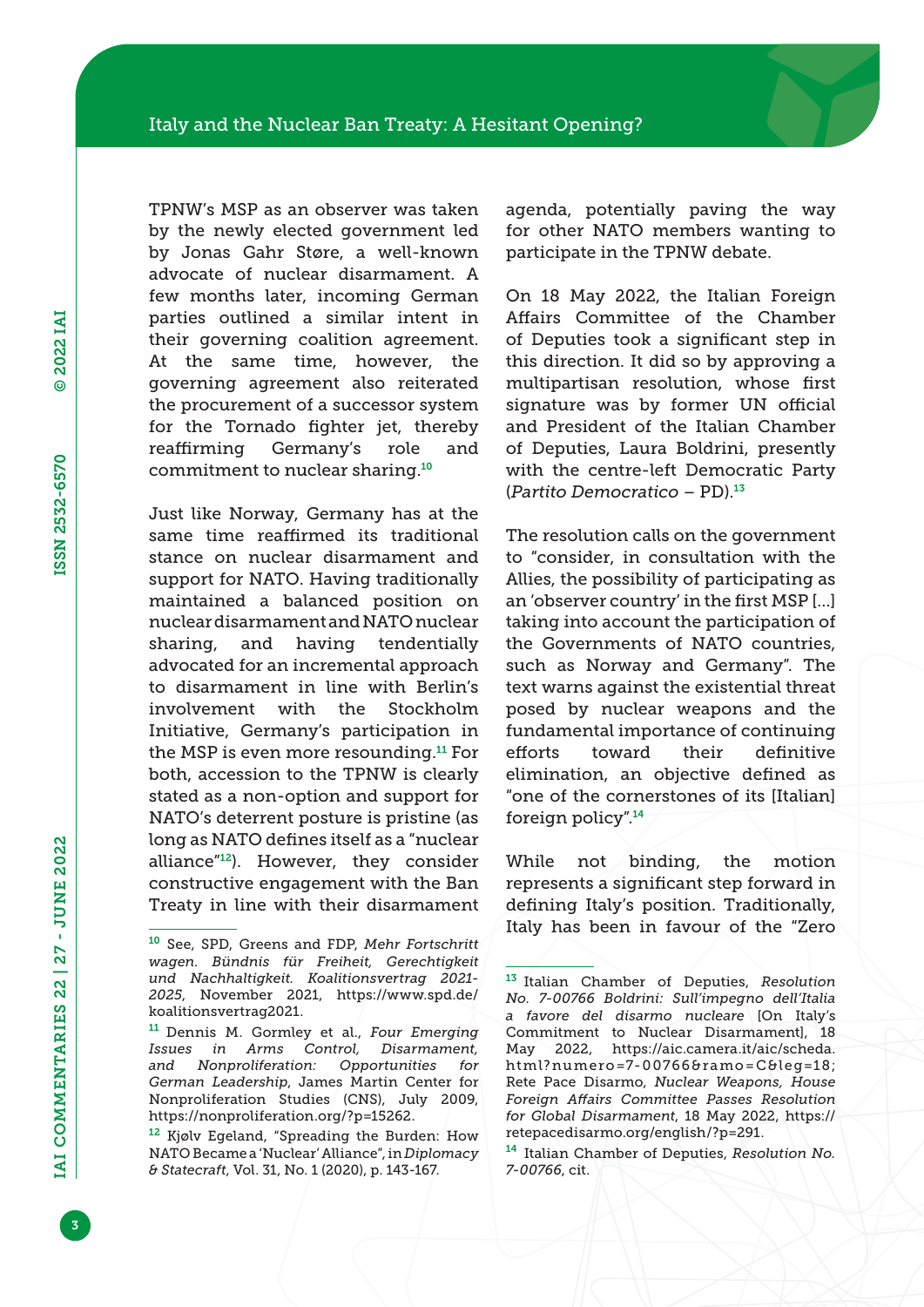Option"15 on disarmament, which implies a gradual reduction of nuclear weapons. However, such rhetoric has rarely translated into tangible commitments. Reconciling alliance obligations and disarmament objectives has historically posed a complex dilemma for Italy, oftentimes resulting in an attitude of inertia.<sup>16</sup>

On the opposite side, Italian disarmament movements and civil society have played a significant role in promoting disarmament and supporting the TPNW. A few months before the final round of negotiations in 2017, members of the European Leadership Network, Landau Network and Pugwash wrote an open letter to the government expressing concern for their country's decision to boycott the negotiations and calling on it to take part in the final round of TPNW talks.17 In September 2017, shortly before the Ban Treaty opened for signatures, the Italian Chamber of Deputies approved several bipartisan motions encouraging the government to evaluate the possibility of joining the Treaty.<sup>18</sup>

In November 2021, the Italian Disarmament Network and the Senzatomica campaign sent a letter to parliamentarians urging concrete steps towards nuclear disarmament. Italian MPs were called to join the appeal addressed to parliamentarians around the world by the International Campaign to Abolish Nuclear Weapons (ICAN). During the 17th legislature (2013–2018), over 240 elected members joined the ICAN Parliamentary Pledge.<sup>19</sup>

The next step should be the presentation of a parliamentary document renewing the 2017 motion approved by the Chamber of Deputies. All of this should then also translate into concrete and practical support for the request that the Italian government participate as an "observer" in the TPNW's MPS later in June.

The decision to become a TPNW observer is very significant considering the intense pressure that NATO countries have been subjected to in an effort to dissuade them from participating and may lead other states to follow suit, gradually creating a

<sup>19</sup> See, Rete Pace Disarmo, *Oltre 240 deputati e senatori italiani sottoscrivono il "Parliamentary Pledge" della Campagna ICAN* [Over 240 Italian deputies and senators sign the "Parliamentary Pledge" of the ICAN Campaign], 27 October 2017, [https://retepacedisarmo.org/disarmo](https://retepacedisarmo.org/disarmo-nucleare/?p=415)[nucleare/?p=415.](https://retepacedisarmo.org/disarmo-nucleare/?p=415)

<sup>15</sup> Paolo Foradori, "Reluctant Disarmer: Italy's Ambiguous Attitude toward NATO's Nuclear Weapons Policy", in *European Security*, Vol. 23, No. 1 (2014), p. 31-44.

<sup>16</sup> Paolo Foradori, "Tactical Nuclear Weapons in Italy: Striking the Balance between Disarmament Aspirations and Alliance Obligations", in *The Nonproliferation Review*, Vol. 19, No. 1 (2012), p. 13-29.

<sup>17</sup> USPID, Pugwash and ELN, *Open Letter to the Italian Government on the Nuclear Ban Treaty Negotiations*, 14 June 2017, [https://www.](https://www.europeanleadershipnetwork.org/?p=1597) [europeanleadershipnetwork.org/?p=1597.](https://www.europeanleadershipnetwork.org/?p=1597)

<sup>18</sup> See, for example, Italian Chamber of Deputies, *Mozione 1-01699*, 19 September 2017, [http://aic.camera.it/aic/scheda.html?numer](http://aic.camera.it/aic/scheda.html?numero=1/01699&ramo=C&leg=17) [o=1/01699&ramo=C&leg=17;](http://aic.camera.it/aic/scheda.html?numero=1/01699&ramo=C&leg=17) Italian Chamber

of Deputies, *Interrogazione a risposta orale 3-03350* [Question for oral answer 3-03350], 14 November 2017, [http://aic.camera.it/aic/](http://aic.camera.it/aic/scheda.html?core=aic&numero=3/03350&ramo=C&leg=17) [scheda.html?core=aic&numero=3/03350&ramo](http://aic.camera.it/aic/scheda.html?core=aic&numero=3/03350&ramo=C&leg=17) [=C&leg=17.](http://aic.camera.it/aic/scheda.html?core=aic&numero=3/03350&ramo=C&leg=17) The House called the government to "continue to pursue the goal of a world without nuclear weapons, through a progressive and inclusive approach to disarmament, […] evaluating in this context […] the possibility of joining the legally binding treaty to ban nuclear weapons, leading to their total elimination".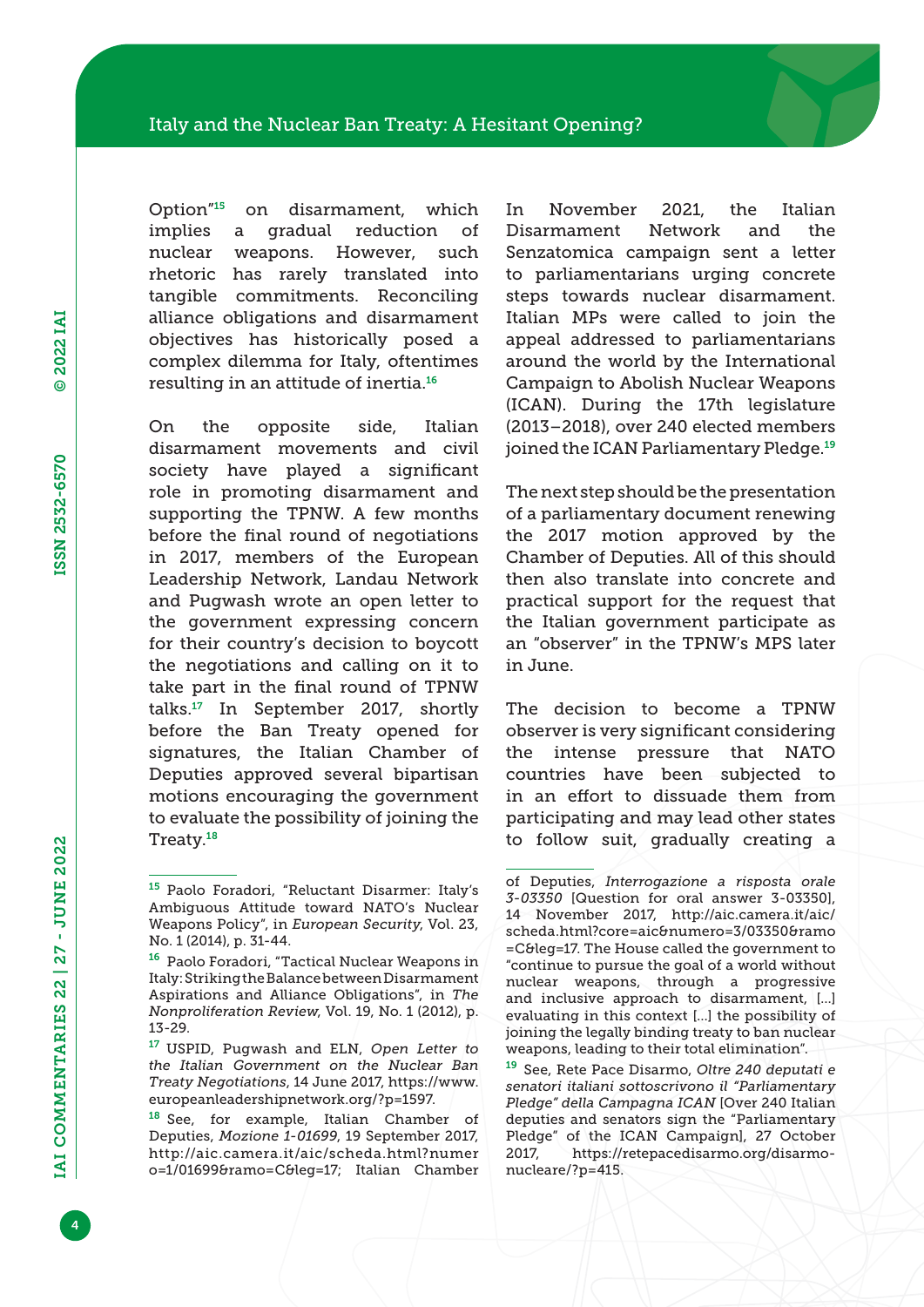cluster of observer states that would at least become more engaged with this effort. Indeed, for Italy, whose strategic culture has long prioritised multilateralism, the likelihood of attending the MPS and gradually engaging with the TPNW seems now to be higher after Norway and Germany got the ball rolling.

The strongest argument in favour of attending the MPS is that prospective observer status would signal a commitment to the disarmament cause and help countries engage constructively on how to achieve this goal collectively. Being an "observer country" in the MSP of the Ban Treaty, means having limited participatory rights and thus no voting rights or the right to reply. However, observers are entitled to make statements. Italy would therefore have the opportunity to speak out on the aspects of the treaty it considers problematic, such as verification mechanisms and the TPNW's relationship with the NPT.

The Italian government has indeed voiced concerns on certain elements of the Treaty. During a parliamentary question time on 13 July 2017, the Italian government pointed out how "the draft Treaty that emerged from the Conference confirms the perplexities underlying the Italian position. Some of its crucial provisions appear potentially capable of weakening the existing nonproliferation regime, raising doubts about the Treaty's real ability to act as an irreversible, transparent and verifiable instrument of nuclear disarmament."<sup>20</sup>

That said, there is a second, equally strong argument for attending the MPS, powerfully highlighted by Russia's war against Ukraine. Putin's use of nuclear blackmail to shield his full-scale invasion does nothing but exacerbate a central TPNW's claim: total disarmament is the only possible way to eliminate the danger posed by such weapons.

How to achieve it, how to neutralize the increased salience of nuclear weapons, and how to make sure Europe's postwar security architecture – as well as that of other regions – no longer relies on these instruments, remains the central challenge.

On the other hand, choosing not to attend a meeting of states parties to an international treaty is tantamount to dismissing the majority of international public opinion $21$  and the decade-long work of civil society and international organisations who underpinned the goal of the Ban Treaty.

The TPNW is here to stay, and being able to sit at the table instead of maintaining a passive policy of obstructionism or opposition would best serve the longterm objectives of Italy. Concretely,

<sup>20</sup> Italian Chamber of Deputies, *Risposta scritta all'Interrogazione a risposta immediata* 

*in commissione 5-11829* [Written answer to question with immediate answer in the Foreign Affairs Committee 5-11829], 13 July 2017, [http://](http://aic.camera.it/aic/scheda.html?numero=5-11829&ramo=C&leg=17) [aic.camera.it/aic/scheda.html?numero=5-](http://aic.camera.it/aic/scheda.html?numero=5-11829&ramo=C&leg=17) [11829&ramo=C&leg=17.](http://aic.camera.it/aic/scheda.html?numero=5-11829&ramo=C&leg=17)

<sup>&</sup>lt;sup>21</sup> According to surveys conducted in 2020, and published in January 2021 by ICAN, the majority of population in many NATO countries supports signing the TPNW (89 per cent in Spain, 87 per cent in Italy, 78 per cent in the Netherlands, 77 per cent in Belgium) and removing nuclear weapons from their territories. See, ICAN, *NATO Public Opinion on Nuclear Weapons*, January 2021, [https://www.icanw.org/nato\\_poll\\_2021](https://www.icanw.org/nato_poll_2021).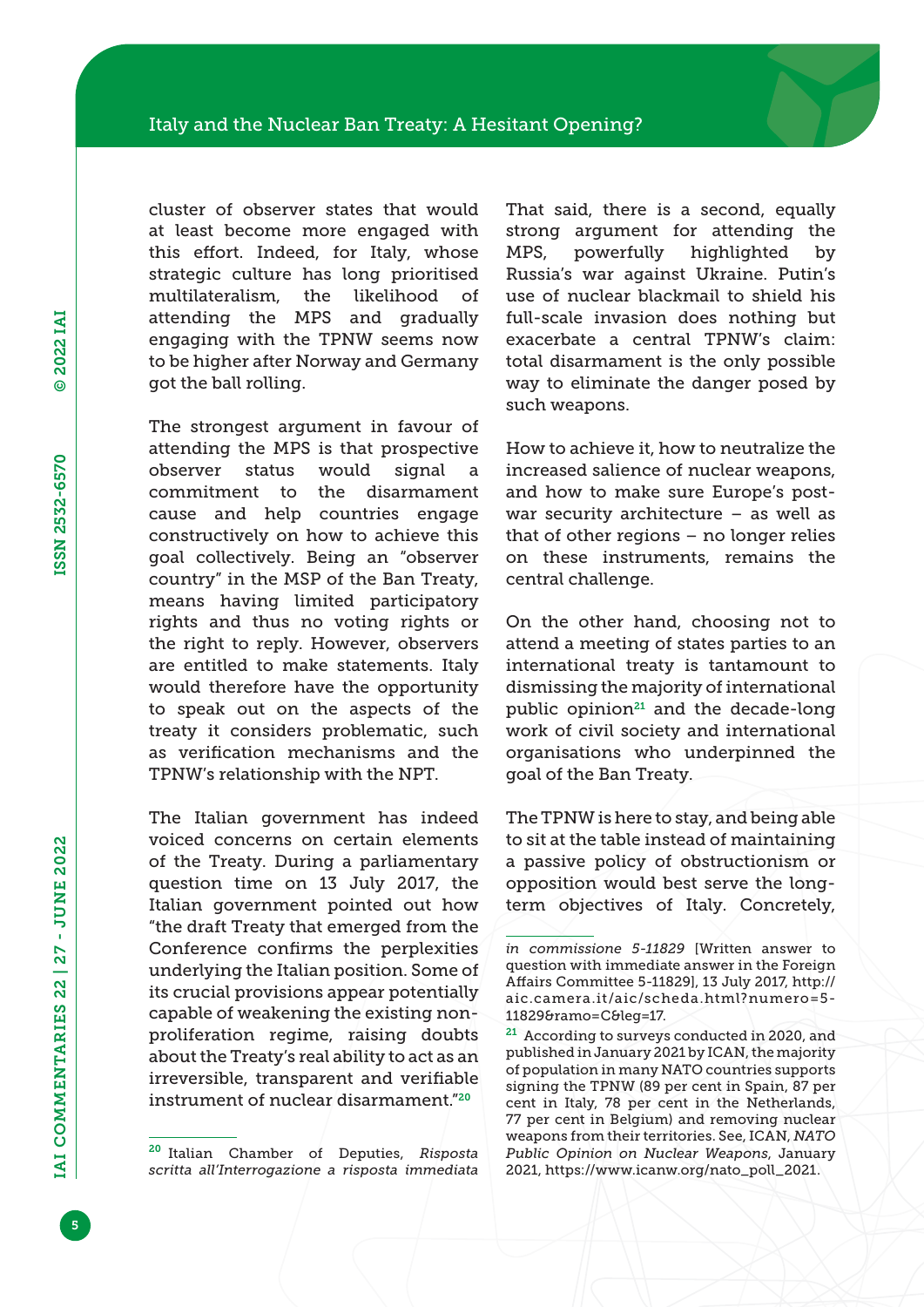observing the MSP and having the chance to give a statement – however critical this may be – becomes crucial also for a matter of credibility, most notably if nuclear disarmament is still defined as an "essential" component of Italian foreign policy.<sup>22</sup>

*15 June 2022*

<sup>22</sup> Italy, *Statement by H.E. Ambassador Vinicio Mati to the 2017 NPT Preparatory Committee*, Vienna, 3 May 2017, [https://italiarappginevra.](https://italiarappginevra.esteri.it/rappginevra/resource/doc/2017/05/amb_mati_npt_prepcom_general_debate.pdf) [esteri.it/rappginevra/resource/doc/2017/05/](https://italiarappginevra.esteri.it/rappginevra/resource/doc/2017/05/amb_mati_npt_prepcom_general_debate.pdf) [amb\\_mati\\_npt\\_prepcom\\_general\\_debate.pdf.](https://italiarappginevra.esteri.it/rappginevra/resource/doc/2017/05/amb_mati_npt_prepcom_general_debate.pdf)